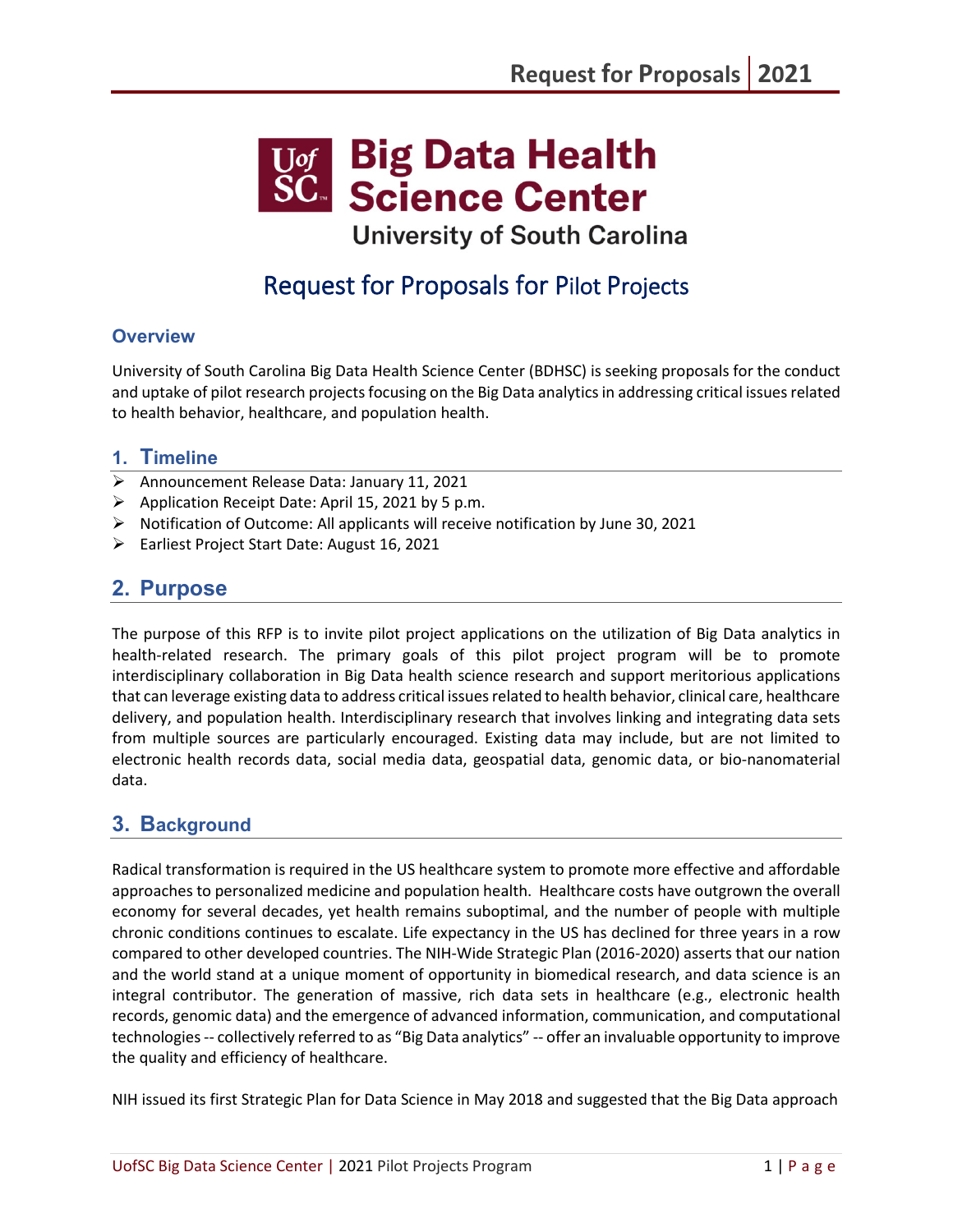will advance uniquely our understanding of disease prevention, identification, control, treatment, and delivery in the coming decades and will be key to reducing national and global health disparities. However, several critical gaps exist in utilizing such an approach, including the growing costs of managing data, "siloed" data resources with limited integration and interconnectivity, and an underutilization of Big Data approaches for clinical decision-making and research. A key reason for these gaps is a lack of data-science talent and limited leadership in the development, implementation, and evaluation of Big Data health analytics. The shortage of data scientists is projected to increase from 100,000 in 2012 to 240,000 by 2020. In response to this talent gap, academic institutions across the US, including several Ivy league universities and our aspirant peer institutions, have created data-science programs housed either in a Business or Engineering School, but few, if any, are currently focused on healthcare analytics.

With the support of UofSC excellence Initiative, the UofSC Big Data Health Science Center (BDHSC) aims to transform UofSC into a global leader in the focused field of Big Data health science analytics. To accomplish this mission, BDHSC has developed program activities around the following five strategic objectives: (1) Infrastructural and capacity building; (2) Professional development; (3) Community Engagement; (4) Academic training; and (5) Methodological advances. This pilot project program will serve the BDHSC mission by supporting and promoting interdisciplinary Big Data Health-related research across UofSC system. A total of 12 pilot projects were funded in 2020 through a two-layer review process. The funded pilot projects can be found at BDHSC website: [https://bigdata.sc.edu/.](https://bigdata.sc.edu/)

# **4. Research Objectives and Scope**

The purpose of the pilot project program is to stimulate and promote interdisciplinary research in Big Data health sciences by supporting meritorious applications that utilize existing data sources in order to address critical issues related to health behavior, patient care, healthcare delivery, and population health. The program will support research that uses a variety of data sources, including electronic health records data, social media data, geospatial data, genomic data, bio-nanomaterial data, and other publicly available or acquirable data. The issues to be addressed by the pilot projects can also include a variety of health outcomes at individual, community, health system or population levels.

## **5. Eligibility**

Eligible applicants include all full-time faculty of the University of South Carolina system. Interdisciplinary collaboration across departments/schools/colleges is strongly encouraged. Each faculty can only serve as a lead PI on one application but can participate as Co-PI or Co-investigator on other applications in response to this request. BDHSC faculty are eligible to apply but are strongly encouraged to team up with non-BDHSC faculty.

BDHSC will accept resubmission of unfunded proposals that were submitted in 2020 if the original proposal was substantially revised. A one-page introduction to resubmission is required for the resubmission.

BDHSC will not accept duplicate or highly overlapping applications that are currently funded or under review by extramural or intramural programs (e.g., UofSC ASPIRE).

This initiative will not support applications that propose to collect new data or develop a new data repository. Applications that propose only methodological or technological development, instrument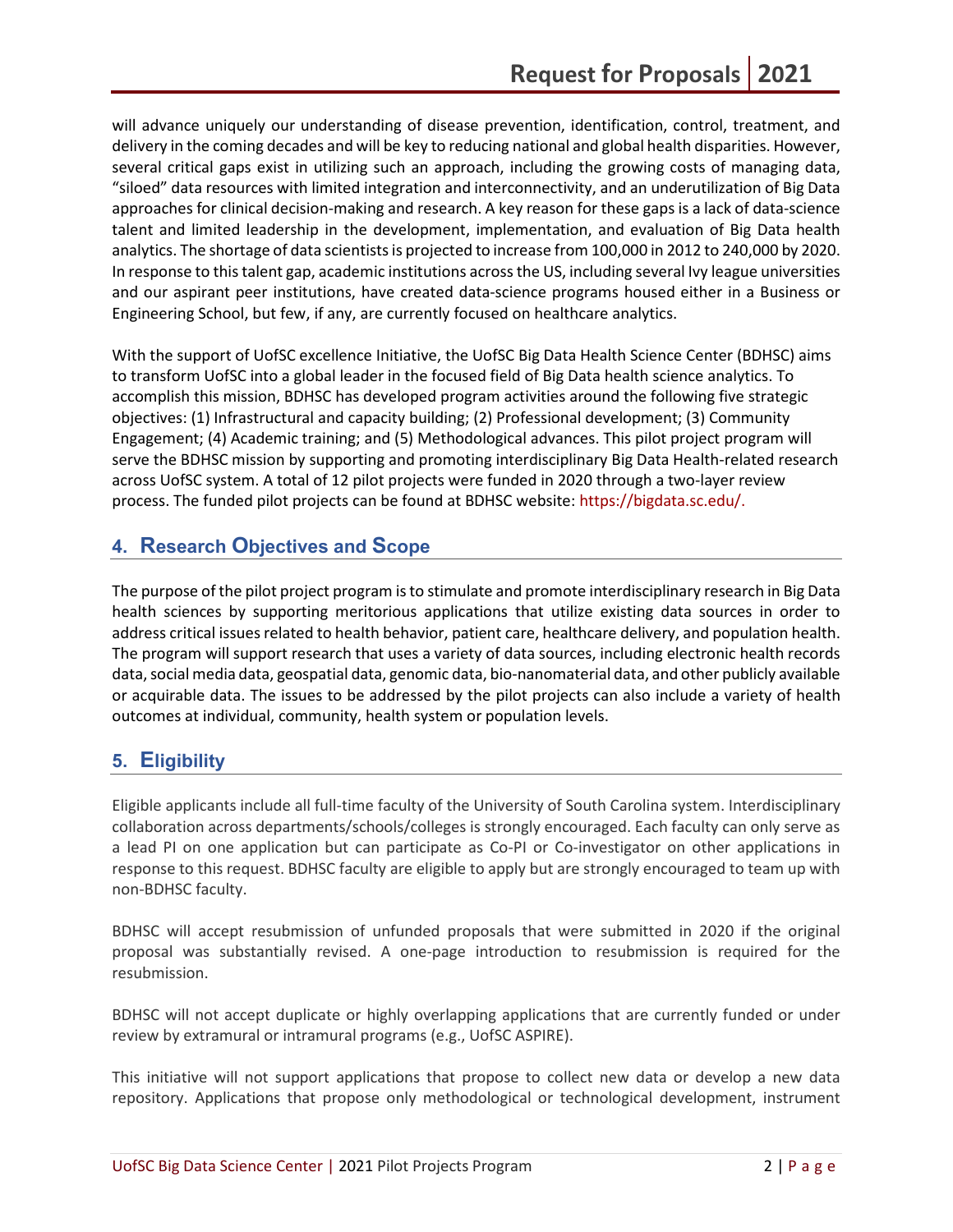purchase, analysis of data from a single behavioral or clinical trial or parallel analyses of separate trials are considered non-responsive to this request.

# **6. Funds Specifications**

BDHSC anticipates funding about 10 applications in 2021 but the final number of awards depends on the number of meritorious applications, scientific programmatic interest, and availability of funds. Each application can request funds around \$30,000. An applicant may request a project period of 12 months beginning August 16, 2021. Under certain conditions and with justification, a longer project duration may be requested but only 12-month budget is allowed by each application.

## **7. Budget Information**

Budgets will be presented in general categories and include detailed justification. Although BDHSC intends to fund projects as closely as possible to the requested amount, it reserves the right to alter the amount depending on the number of proposals received and funds available.

### *Allowable Costs*

- Stipends and fringe benefits for undergraduate and graduate students, post-doctoral fellows, and technicians
- Up to one month of salary and fringe may be included for the PI or UofSC-based Co-I if used directly to work on this project
- Costs of data acquisition and integration
- Data management and analytic software
- Technical consultancy
- Project supplies
- Travel *essential* to conduct the project or present the research findings; justification must be provided
- Graduate student tuition

### *Unallowable Costs*

- Costs in connection with degree requirements for faculty
- Administrative costs (secretary, clerk, custodian)
- Personal protective equipment
- Food (for use in research/as subject incentives)
- Professional dues
- Undergraduate student tuition
- Indirect costs

## **8. Application Procedure**

- 1. Develop a proposal narrative (up to **six pages**) that provides:
	- A brief discussion of the background and significance of the proposed idea, including its relation to the present state of knowledge in the field.
	- A detailed narrative of the project that includes the objectives, significance of the research, the research task and expected accomplishments of the project, the specific outcomes/deliverables of the project, a discussion of potential future external funding sources, and a timeline.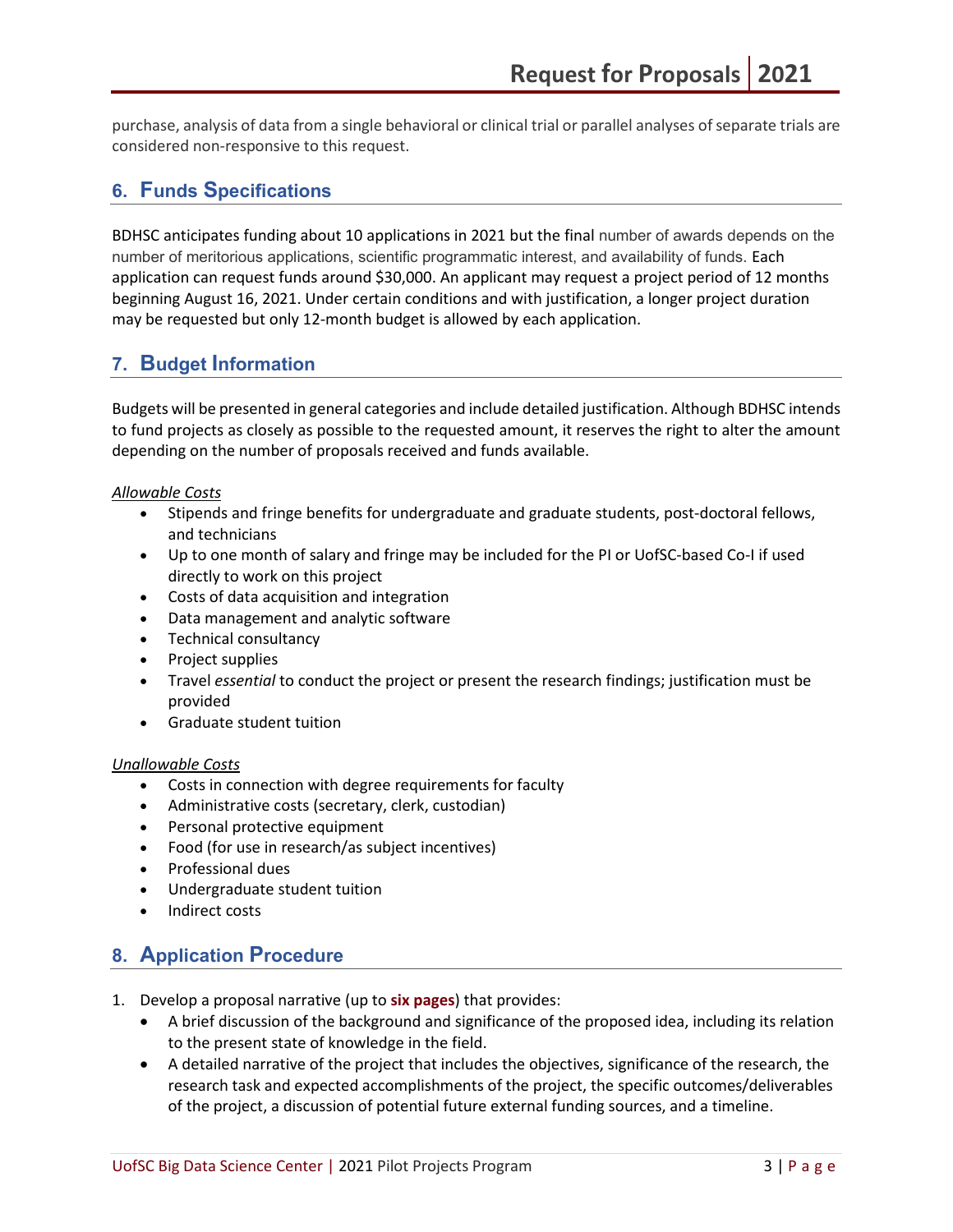- A maximum of **one** page should be devoted to discussing how the research that you complete will promote career development, expand research into a new area, and/or provide preliminary data to be competitive for extramural funding.
- Proposal should be single-spaced with margins not less than one-half (.5) inch and using a font size not less than 11 pt. Recommended fonts include Arial, Georgia, Helvetica, and Palatino Linotype.
- Attach a cover sheet that includes the project title, the total budget request, the PIs' names, colleges/schools/departments, and e-mail addresses, and a brief summary of the proposed work. The cover sheet is not included in the page limit for the proposal narrative.
- Up to one page introduction for resubmission of previously unfunded applications to BDHSC pilot project program. The introduction is not included in the page limit for the proposal narrative.
- 2. Attach the following supporting documentation, none of which is included in the narrative page limitation, to the end of the proposal narrative:
	- Bibliography, if applicable/ appropriate
	- Two-page biographical sketch/cv of the principal investigator(s) and also of the coinvestigator(s), if any, that includes:
		- o Education
		- o Professional experience
		- o Evidence of scholarship: most significant refereed journal articles, books, and book chapters, etc.
		- o Significant accomplishments and contributions
		- $\circ$  Other information as appropriate
	- Current and pending support. Include current grant funding and pending grant funding.
	- A detailed budget and budget justification for total project costs consistent with the list of allowable costs shown above.
	- Appendices are allowed if highly relevant (e.g., letters of support for data access); however, do not use appendices to circumvent page limits.
- 3. Submit the completed proposal packet:
	- **Application Receipt Date: Tuesday, March 31, 2020.**
	- *Applications submitted after 5:00 PM on the due date will be returned without review*.
	- Please submit all required documents to Ms. Miranda Cole, BDHSC Project Coordinator via email [mc95@mailbox.sc.edu](mailto:mc95@mailbox.sc.edu) (preferably in a single PDF file) by 5:00pm on the due date
	- Questions about submission? Contact the BDHSC Pilot Project Program Coordinator: Jan Eberth, Ph.D., [JMEBERTH@mailbox.sc.edu;](mailto:JMEBERTH@mailbox.sc.edu) 801-576-5770

# **9. Review Process**

Applications that are complete and responsive to this announcement will be evaluated for merit by UofSC faculty and external reviewers (layer 1 review). Each application will be reviewed by at least three reviewers who have the expertise in the areas of proposed research. The reviewers will provide an overall score and written comments for each application per the review criteria (see below). The BDHSC Steering Committee members will review the applications along with the score and written comments and make funding decisions based on the quality of the proposals and responsiveness to the BDHSC mission and properties.